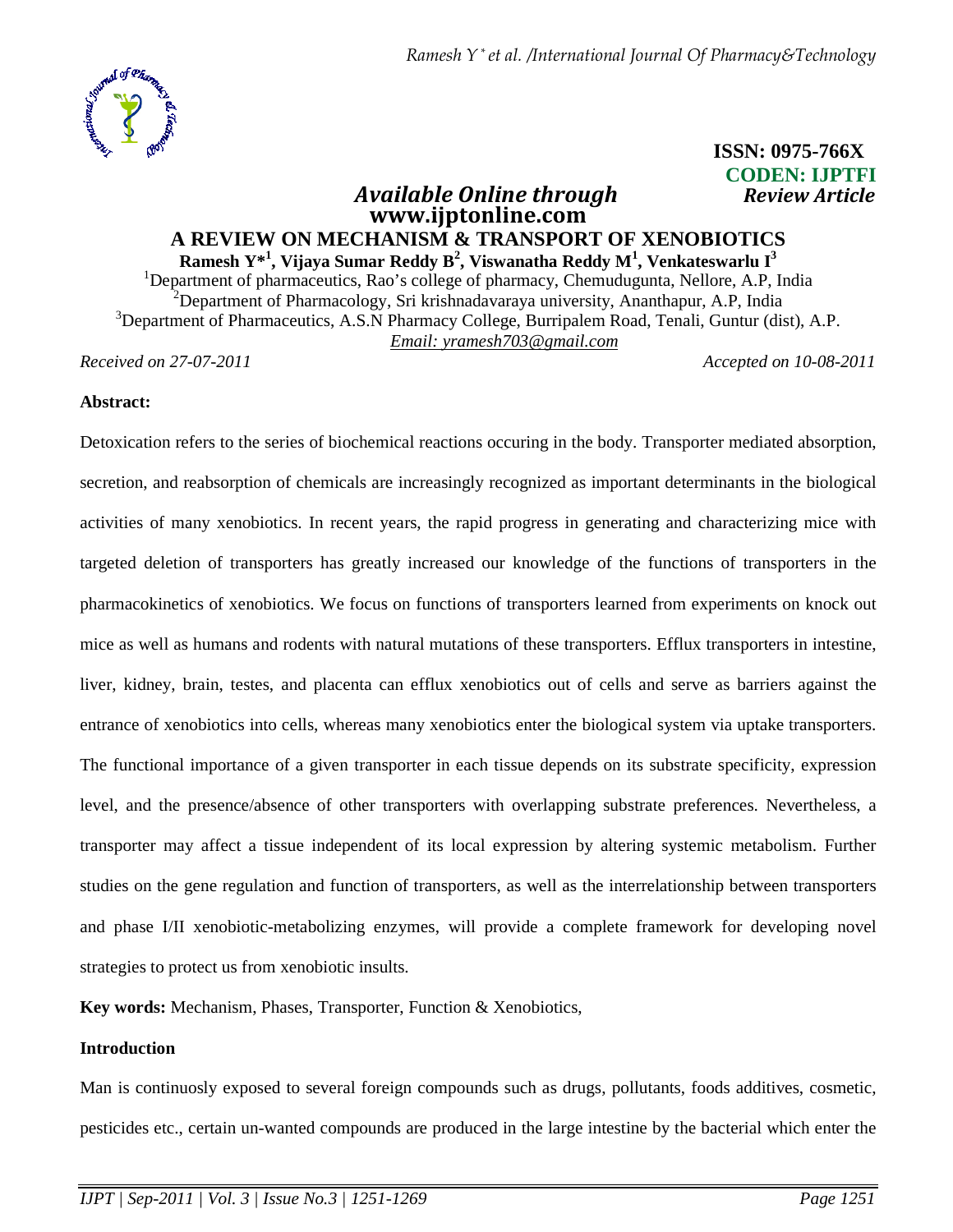circulation. These include indole from tryptophan, cadaverine from lysine, tyramine from tyrosine, phenol from phenylalanine etc. In the normal metabolism of thebody, certain waste compounds (eg., bilirubin) are formed. A vast majority of the foreign compounds or the unwanted substances produced in the body, are toxic and, therefore they should be quickly eliminated from the body.

 The term detoxication or detoxification refers to the series of biochemical reactions occuring in the body to convert the foreign (often toxic) compounds to non-toxic, and more easily excretable forms<sup>1</sup>.

#### **Detoxification a misnomer?**

Detoxification is rather misleading, since sometimes a detoxified product is more toxic than the original substances (eg. Procarcinogens to carcinogens). It appears that the body tries to get rid of a foreign substances by converting it into a more soluble (often polar), and easily excretable compounds and this may be sometimes associated with increased toxcity<sup>2</sup>.

 In recent years, the term detoxification is replaced by biotransformation or metabolism of xenobiotics (Greek: xenos- strange, foreign) or simply metabolism of foreign compounds.

### **Site of detoxification**

 The detoxification reactions are carried out mainly in the liver which is equipped with the enzyme machinery. Kidney and other organs may sometimes be involved. The products formed by detoxifications are mostly excreted by the kidneys, less frequently excreted via feces or expired air<sup>3</sup>.

### **Mechanism of detoxification**

The metabolism of xenobiotics may be divided into two phases which may occur together or separately

**Phase I:** The reactions of phase 1 are oxidation, reduction and hydrolysis

**Phase 2:** These are the conjugations reactions, involving compounds such as glucoronic acid, aminoacids (glycine), glutathion, sulfate, acetate and methyl group.

 Generally detoxification of a compound involves phase 1 as wel as phase II reactions. For instance, oxidation follwed by conjuggation is the most frequent process in the metabolism of xenobiotics<sup>4</sup>.

**Oxidation:** A large number if fireubgb substances are detixufued by oxidation. These unclude alcohols, aldehydes, amines,aromatic hydrocarbons and sulfur compounds. In general, aliphatic compound are mkire easily oxidized than aromatic ones.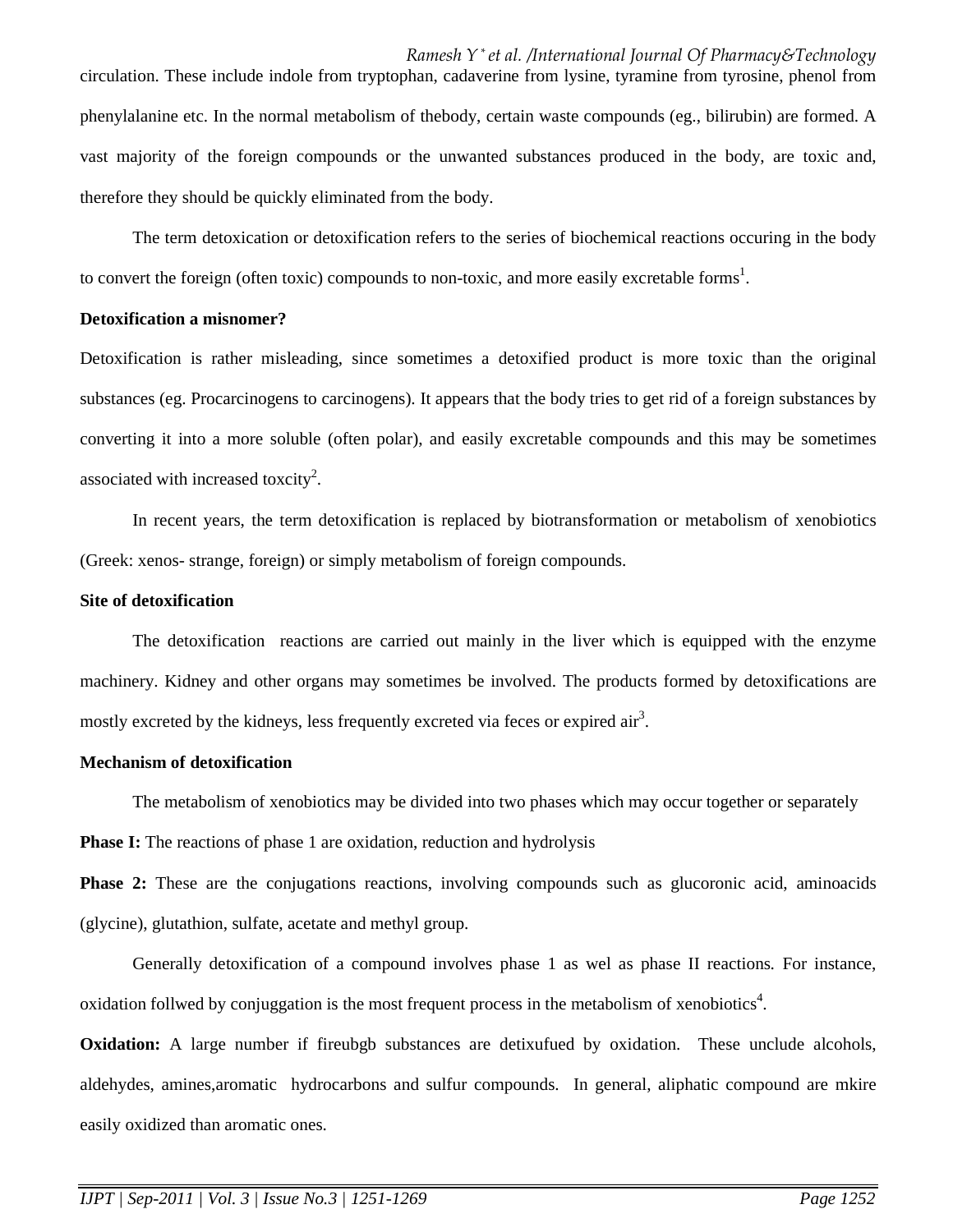**Alcohols:** Aliphatic and aromatic alcohols undergo to form the corresponding acids.







**Amines amd thir devivatives :** Alipahtic amines are converted tothe corresponding acids,liberating urea While aromatic amino acids are oxidized to phenols.

**Aromatic hydrocarbons:** Benzene may be oxidized to mono, di-and trihydroxy phenols as shown below



**Sulfur compound :** Organic sulfur is ixidized to sulfuric acid.

**Drugs:** Meprobamate is a tranquilizer. It is oxidized to hydroxymeprobamate and excreted in urine.

**Role ofcytochrome p450:** Most of the oxidation reaction of detoxification are catalysed by monooxygenase or cytochrome p450. This emzyme, also called **mixed function oxidase,**

Is associated with the microsomes. The usage p450 refers to the absorption peak (at 450 nm), exhibited by the enzyme when exposed to carbon monoxide.

 Most of the reactions of cytochrome p450 involve the addition of a hydroxyl group to aliphatic or aromatic compounds<sup>5</sup>.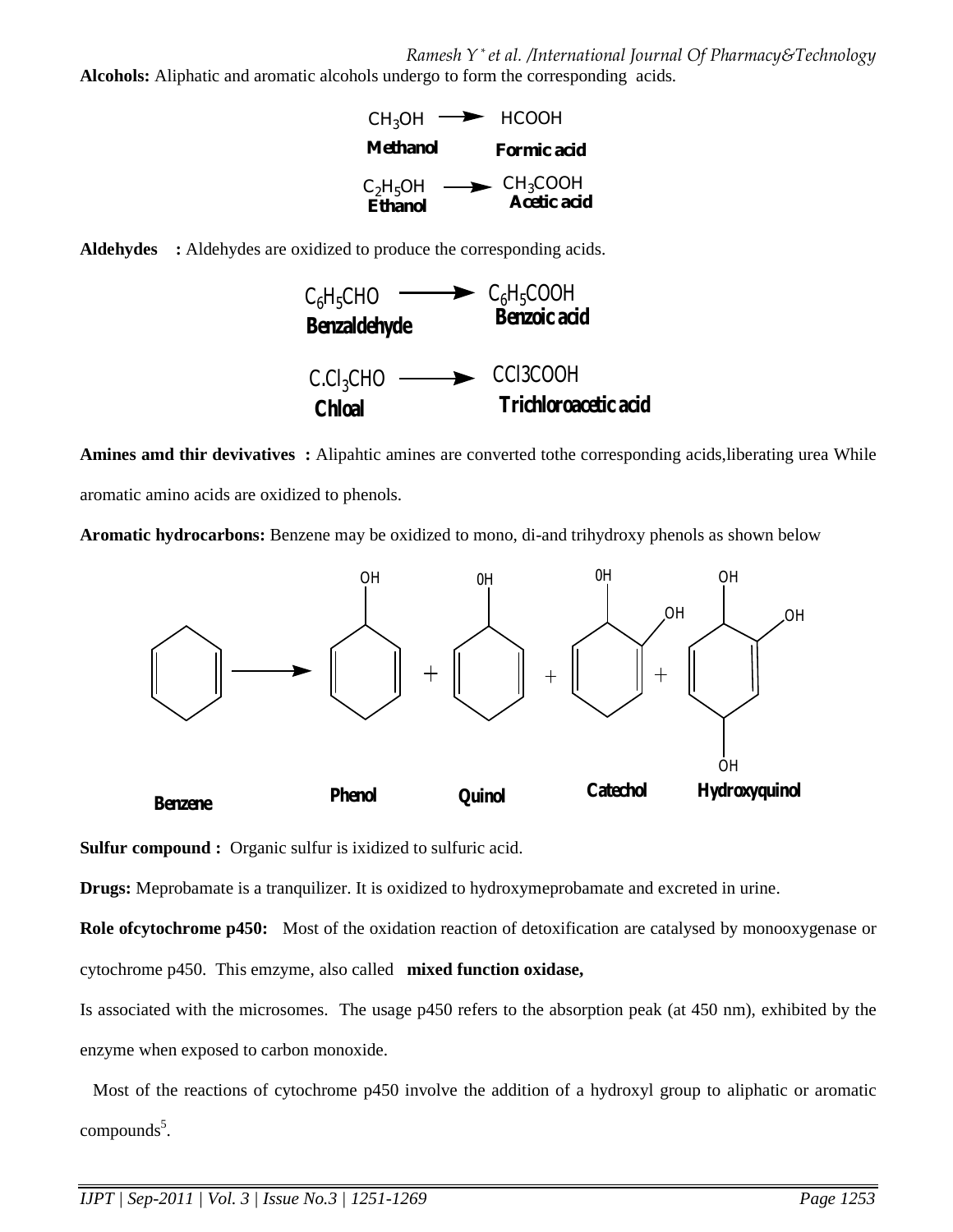### **Salient features of cytochrome P450**

- 1. Multiple forms of cytochrome p450 are believed to exist, ranging from 20 to 200. At least 6 species havebeen isolated and worked in detail.
- 2. They are all hemoproteins, containing heme as the prosthetic group.
- 3. Cytochome p450 species are found in the highest concentration in the microsomes of liver. In the adrenal gland, they occur in mitochondria.
- 4. The mechanism of action of cytochrome P450 is complex and is dependent on NADPH.
- 5. The phospholipid-phosphatidylcholine is a constituent of cytochrome p450 system which is necessary for the action of this enzyme<sup>6</sup>.
- 6. Cytochrome p450 is an **inducible enzyme.** Its synthesis is increased by the administration of drugs such as phenobarbitol.
- 7. A distinct species namely cytochrome p448(with absorption peakat 448 nm) has been studied. It is specific for the metabolism of polycylic aromatic hydrocarbons, hence it is also known as aromatic hydrocarbons hydroxylase.

### **Reduction**

A few examples of detoxification by reduction are given.



**Hydrolysis:** The hydrolysis of the bonds such as ester, glycoside and amide is important in the metabolismof xenobiotics. Several compounds undergo hydrolysis during the course of their detocification.These include aspirin, acetanilide, dilisopropylflurrophosphate, atropine and procaine<sup>7</sup>.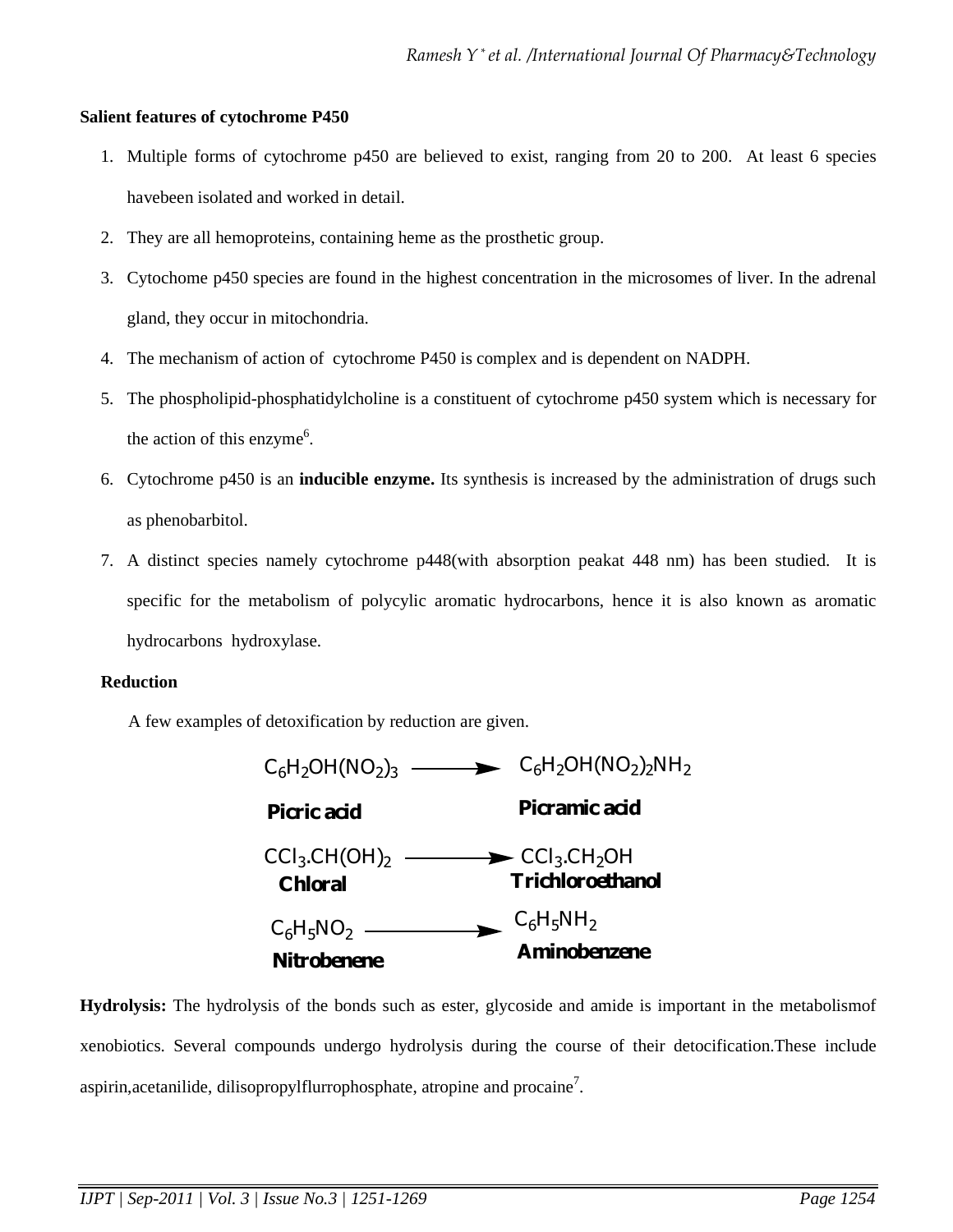

# **Conjugation**

Several xenobiotiecs undergo detoxification by conjugation to produce less toxic and/or more easily excretable compound conjugation is the process in which a foreign compound combines with a substance produced in the body. The process of conjugation may occur either directly or after the phase I reactions. At least 8 different conjugating agents have been identified in the body. These are glucuronic acid, glycine cysteine(of glutathione), methylgroup, sulfate, acetix acid and thiosulfate<sup>8</sup>.

## **Glucuronic acid**

Conjugation with glucuronic acid is UDP-glucuronic acid produced in the uronic acid pathway.The microsomal enzymes UDP-glucuronyl transferases participate in glucuronide formation. A general reaction of glucuronide conjugation is shown below (X-OH represents xenobiotic).

 Certain drugs (e.g. barbiturates) when administered induce glucuronyltransferase and this increases the glucuronide formation.

 Glucuronic acid conjugation may occur with compound containing hydroxyl, carbonyl, sulfhydryl or amino groups. A few examples of glucuronide conjugation are given here.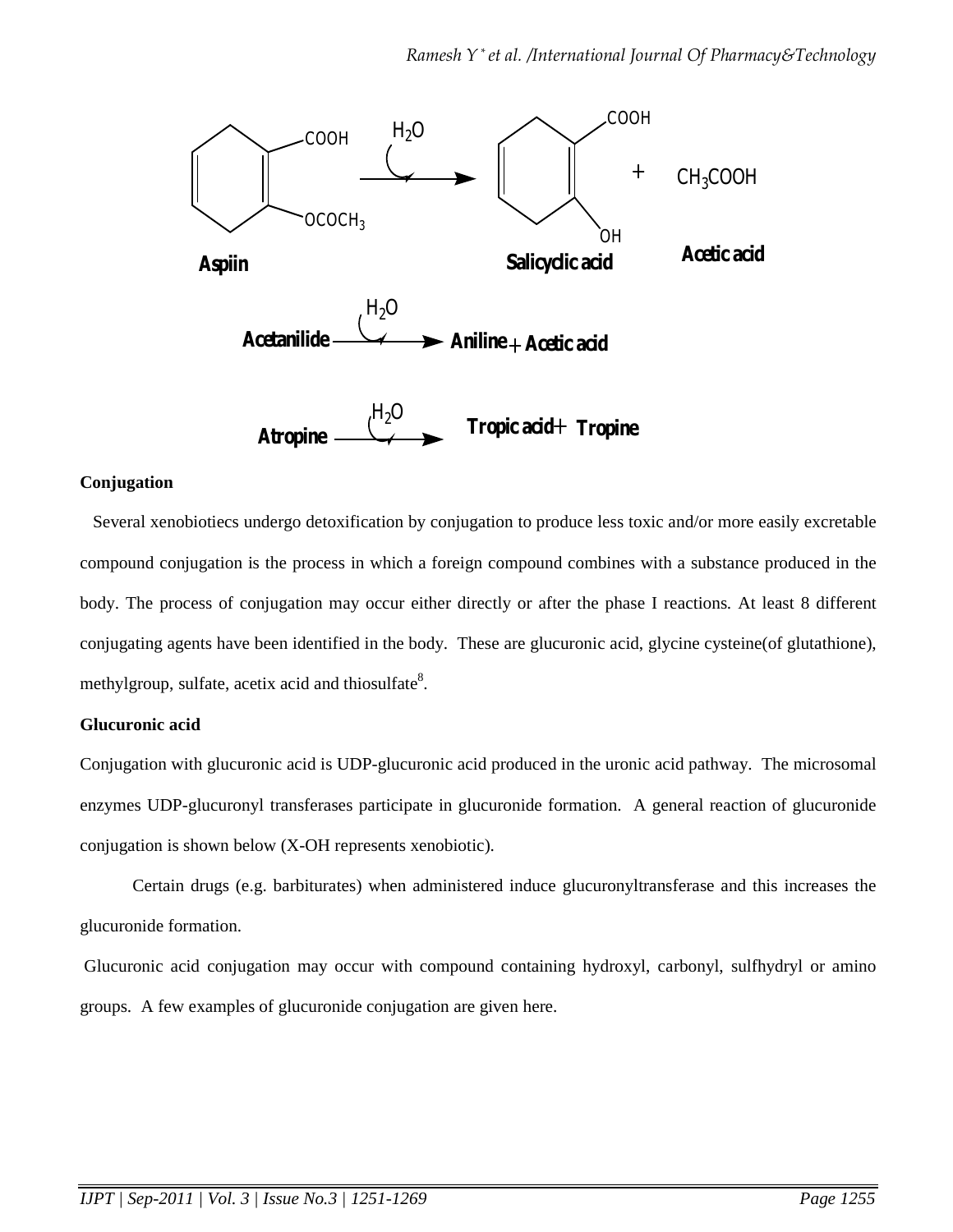

**Glycine:** Many aromatic carboxylic acids (e.g. benzoic acid, penylacetic acid) are conjugated with glycine. Hippuric acid is formed. When glycine is conjugated with benzyl  $COA<sup>9</sup>$ . The excretion of hippuric acid (Greek: hipposhorse) was first reported in1829 in the urine of cows and horses.





**Glutathione:** The tripeptide glutathione (Glu-Cys-Gly), is the active conjugating agent. A wide range of organic compounds such as alkyl or aryl halides, alkenes, niro compounds and or aryl halides, alkenes, niro compounds and glycine of glutathione are removed and an acetyl group is added to the cysteine residue<sup>9</sup>.

**Glutamine:** Phenylacetic acid is conjugated with glutamine to form phenylacetyl glutamine Conjugation with glutamine is, however, relatively less important.

**Methyl group:** The methyl group (-CH<sub>3</sub>) of **S-adenosylmethionine** is frequently used to methylate certain xenoiotics. This is catalysed by the enzyme methyltransferase**.** 

**S-Adenosylmethionine**  $+ \times$ -OH  $- \rightarrow$  S-Adenosylhomocysteine  $+ \times$ O-CH<sub>3</sub>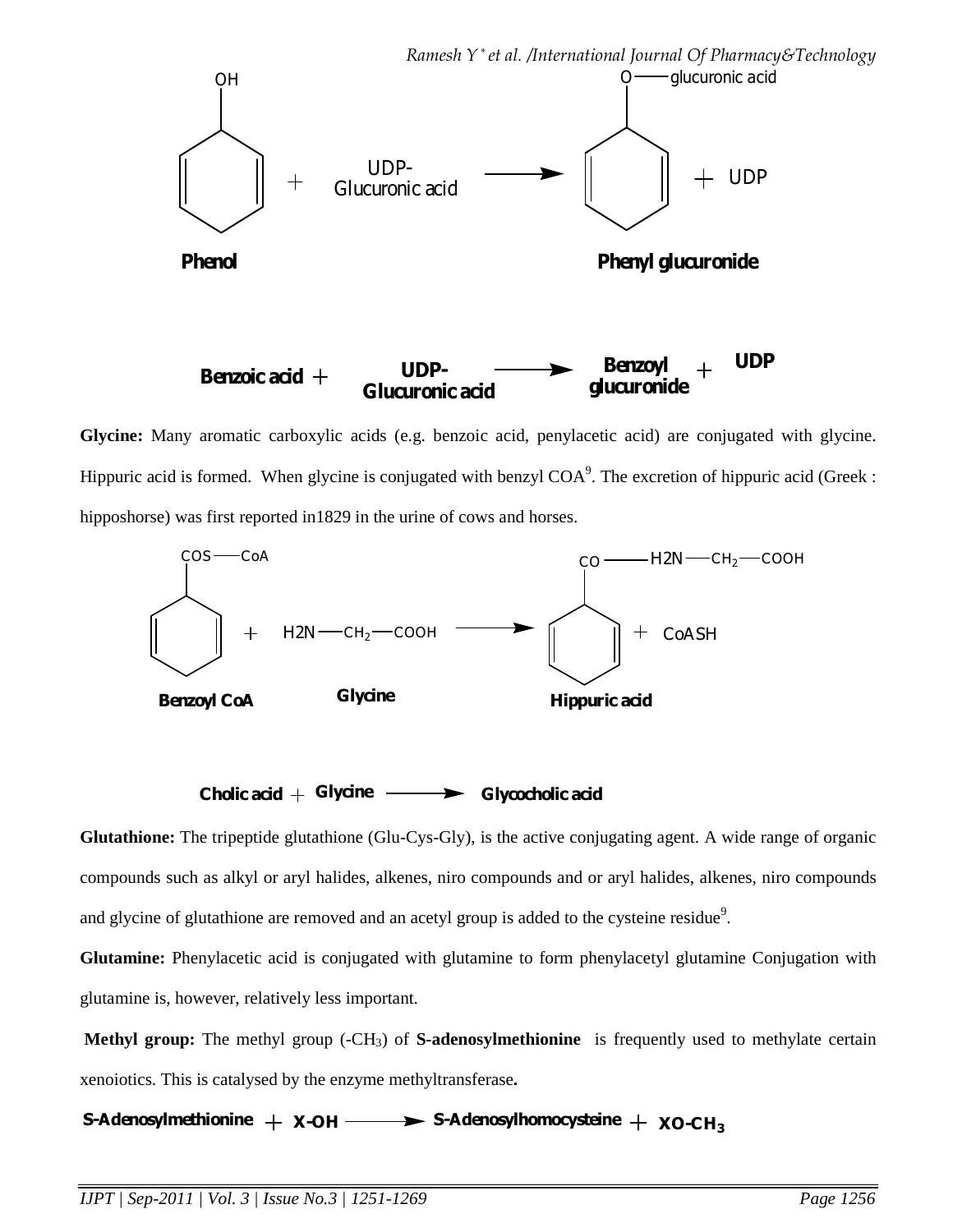**Detoxification by drugs:** It may be surprising to know that some drugs areadministered to detoxify foreign substances. The toxic effects of certain metals such as arsenic, mercury and cadminum could be overcome by administering BAL (British antilewisite). This compound was developed during the World War ll and was used as a detoxifying agent for certain war poisons. The mechanism of action of BAL is not clearly known. It is believed that BAL readily combines with metal and gets easily excreted into urine.

**Transporters In Intestine<sup>10,11,12</sup>** As the site of oral absorption, the intestine has high expression of various uptake transporters (Fig. 1) facilitating the absorption of structurally diverse substrates. Uptake transporters. The common names of uptake (left side) and efflux (right side) xenobiotic transporters enriched in enterocytes are shown with arrowheads pointing to the direction of xenobiotic transport. Gene names in lower case represent mouse genes. Human orthologs (in all capital) of these mouse genes have been identified (with the same names unless otherwise indicated). Compared to mice, humans and rats have similar expression patterns for all genes shown except that humans have high levels of OCTN2 but minimal expression of ENT1 in intestine. In human intestine, OATP1A2 was detected using reverse transcriptase PCR andimmunohisto chemistry but undetectable using real-time PCR enriched on the apical membrane of enterocytes include peptide transporter 1 (Pept1, Slc15a1), concentrative nucleoside transporters (Cnt) Cnt1 (Slc28a1) and Cnt2 (Slc28a2), organic cation transporter n1 Octn1 (Slc22a4), organic anion transporting polypeptides (Oatp, Slco), cholesterol transporter Niemann-Pick C1-Like 1 (Npc1L1), apical sodium dependentbile acid transporter (Asbt, Slc10a2), as well as divalent metal transporter 1 (Dmt1, Slc11a2). As the first barrier against xenobiotics, the intestine has high expression of efflux transporters on the apical membrane of enterocytes, including multidrug resistance 1 (Mdr1, Abcb1), multidrug resistance associated protein 2 (Mrp2, Abcc2), breast cancer resistance protein (Bcrp, Abcg2), ATP-binding cassette (Abc) g5, and Abcg8. On the basolateral membrane of enterocytes, efflux transporters Mrp3 (Abcc3), organic solute transporter (Ost) alpha and beta, cholesterol transporter Abca1, and equilibrative nucleoside transporter 1 (Ent1, Slc29a1) are highly expressed Apical Uptake Transporters in Intestine Pept1 is predominantly expressed in small intestine, responsible for intestinal absorption of di- and tri-peptides as well as various peptide-like drugs, including b-lactam antibiotics (e.g., penicillin, ceftibuten, and cefadroxil), angiotensinconverting enzyme inhibitors (e.g., captopril, enalapril, or benazepril), renin inhibitors (S 86,2033 and S 86,3390), thrombin inhibitors (e.g., CRC 220), the aminopeptidase inhibitor bestatin, and certain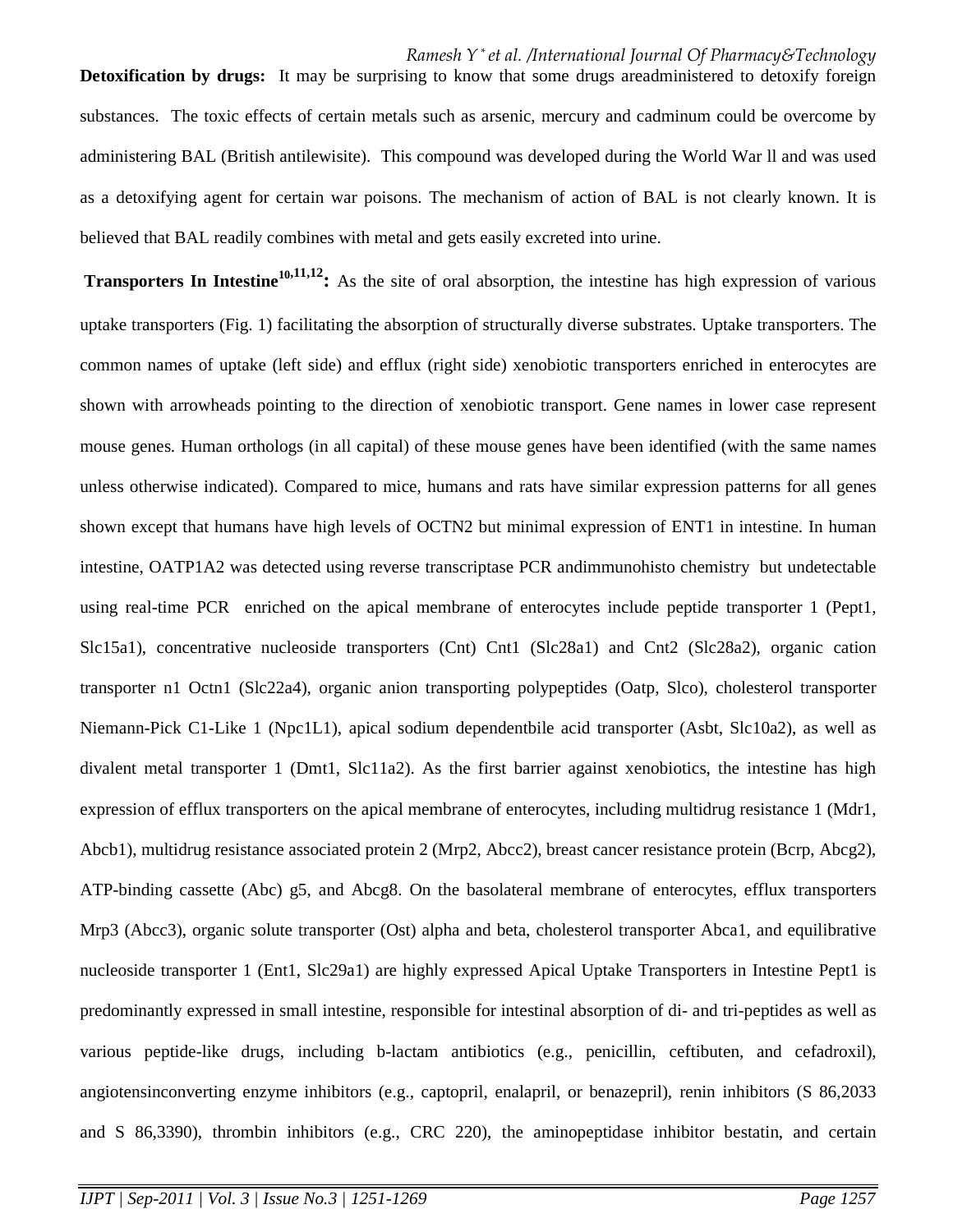nonpeptidyl substrates (e.g., the monoamine oxidase inhibitor 4-aminophenylacetic acid, amino acid ester prodrugs of acyclovir, and zidovudine). Cnt1 and Cnt2 transport endogenous substrates such as adenosine, thymidine, cytidine, guanosine, uridine, inosine, and hypoxanthine. Cnts facilitate Na dependent uptake of nucleosides into cells against concentration gradients, with high affinity for their natural substrates. Cnt1 preferentially transports pyrimidine nucleosides; Cnt2 preferentially transports purine nucleosides. Many pharmaceutically important anticancer and antiviral drugs are nucleoside or nucleobase analogs; most of them are hydrophilic and cannot freely cross the plasma membrane. Octn1 is a pH-dependent and Na independent multispecific transporter-mediating transport of a variety of structurally diverse organic cations (e.g., desipramine, dimethylamiloride, cimetidine, procainamide, and verapamil). In humans, rare variants in NPC1L1 are associated with reduced sterol absorption and plasma low-density lipoprotein levels Consistently, Npc1L1 null mice have a marked decrease in intestinal absorption of cholesterol and phytosterols and are completely resistant to diet-induced hypercholesterolemia. Over 95% of bile acids secreted into bile are reabsorbed through highly regulated transport systems in liver and gastrointestinal tract. In humans, missense mutations of ASBT at conserved amino acid positions, L243P and T262M are associated with primary bile acid malabsorption. Studies in Asbt-null mice demonstrate that Asbt is essential for efficient intestinal absorption of bile acids.

### **Apical Efflux Transporters in Intestine<sup>13</sup>**

Mdr1, also known as P-glycoprotein, was the first identified efflux transporter due to its prominent role in mediating resistance of cancer cells to various cytotoxic anticancer drugs. Studies in Mdr1a/1b double-null mice demonstrate that Mdr1 at intestinal and blood brain barriers critically protects against xenobiotics. Many therapeutically important drugs have been identified as Mdr1 substrates, such as vinblastine, paclitaxel, doxorubicin, etoposide, verapamil, digoxin, and cyclosporin A. Mdr1 inhibitors have been developed to overcome drug resistance of cancer cells; however, side effects of Mdr1 inhibition is a major obstacle to application of Mdr1 inhibitors in cancer chemotherapy. Studies in both Eisai and TR-hyperbilirubinemic rats, which carry natural Mrp2 mutations, indicate that Mrp2 is responsible for the intestinal efflux of certain glucuronide metabolites (e.g., E3040, a novel thromboxane synthase inhibitor). Bcrp transports heme compounds and confers resistance to anticancer drugs (e.g., anthracyclines, mitoxantrone, and camptothecins). Abcg5 and Abcg8 knockout mice have elevated blood levels of phytosterols and accumulate phytosterols in brain Selected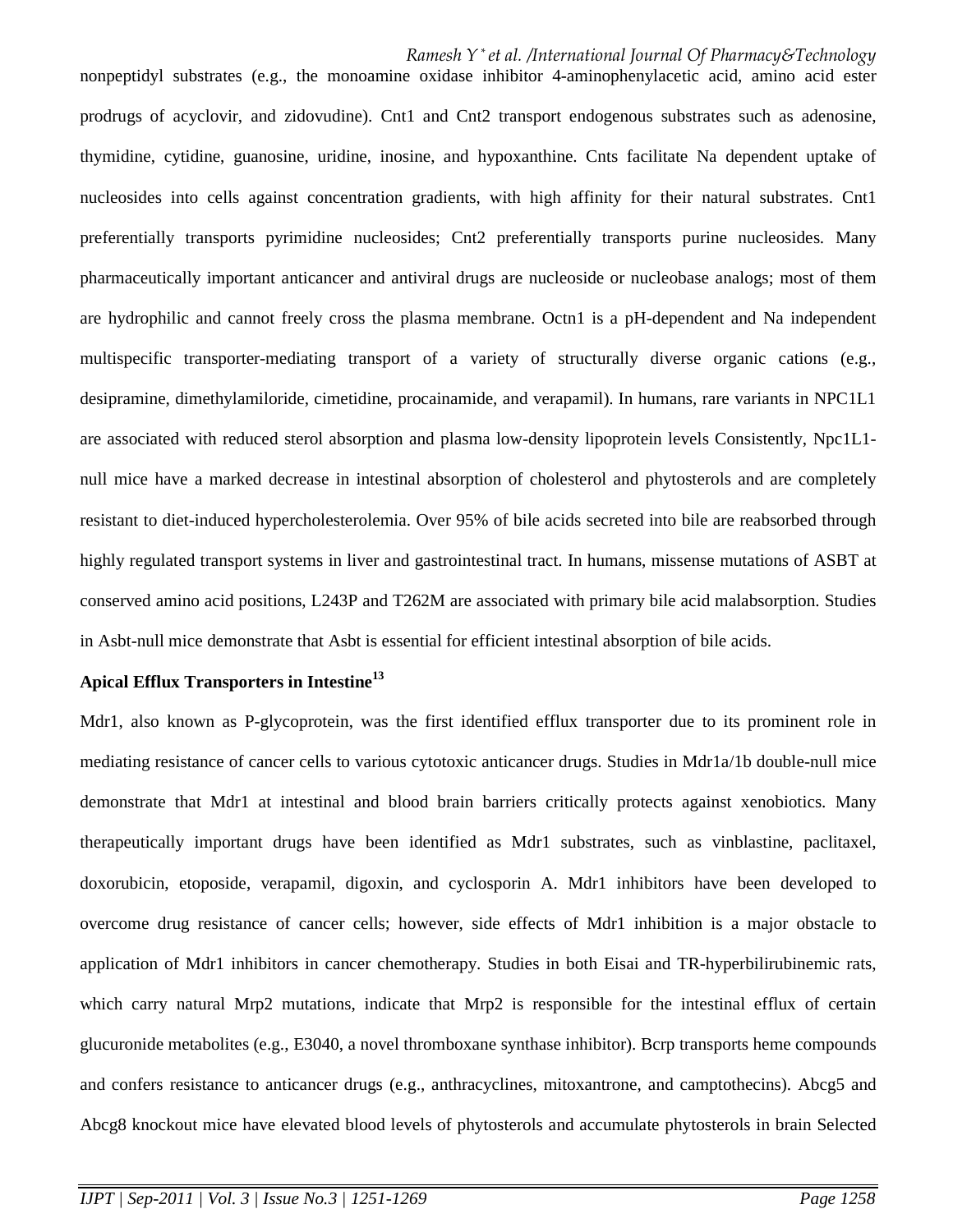dietaryplant sterols disturb cholesterol homeostasis by affecting two critical regulatory pathways of lipid metabolism. Thus, Abcg5 and Abcg8 play a key role in protecting against disruption of cholesterol homeostasis by dietary plant sterols.

**Basolateral Efflux Transporters in Intestine<sup>14</sup>:** Mrp3 has been shown to be able to transport certain bile acids; however, results from Mrp3-null mice showed that Mrp3 is not essential for intestinal reabsorption of bile acids. Instead, Osta and Ostb form heterodimers and transport major bile acids Thus, Osta and Ostb are the putative bile acid transporters responsible for effluxing the reabsorbed bile acids back into the blood; nevertheless, the exact function of Ost in enterohepatic circulation of bile acids needs to be confirmed in knockout mice. Additionally, Abca1 is a cholesterol efflux transporter enriched on the basolateral membrane of enterocytes. Studies of Abca1 null mice showed that Abca1 is essential for intestinal absorption and whole-body metabolism of cholesterol Additionally, the bidirectional nucleoside transporter Ent1 is proposed to be responsible for pumping the absorbed nucleosides back into blood; however, no in vivo data have been reported.

# **Transporters In Liver15,16**

In liver, uptake transporters play a key role in hepatic uptake and clearance of xenobiotics absorbed by the intestine, a process contributing to hepatic first pass. Uptake transporters expressed highly on the basolateral membrane of hepatocytes include the liver specific bile acid transporter Na taurocholate cotransporting polypeptide (Ntcp, Slc10a1), liver-specific Oatp1b (OATP1B1 and 1B3 in humans and Oatp1b2 in rodents), Oatp1a (Oatp1a1 and 1a4 in rodents and OATP1A2 in human cholangiocytes), Oct1 (Slc22a1), organic anion transporter 2 (Oat2, Slc22a7), and Ent1 (Fig. 2). ATP8b1 is an aminophospholipid flippase localized to the apical membrane of hepatocytes and cholangiocytes. Canalicular transporters are responsible for biliary excretion of chemicals. Transporters expressed highly on the canalicular membrane include Mrp2, Bcrp, multidrug and toxin extrusion 1 (Mate1, Slc47a1), bile salt export pump (Bsep, Abcb11), Mdr2 (Abcb4), Abcg5, Abcg8, and ATP7b. Efflux transporters Mrp3, Mrp6 (Abcc6), and Abca1 are present at high levels on the basolateral membrane of hepatocytes, responsible for efflux of substrates back into the blood, a process called 'retro-transport'. The common names of uptake (left side) and efflux (right side) xenobiotic transporters enriched in hepatocytes are shown with arrowheads pointing to the direction of xenobiotic transport. Gene names in lower case representmouse genes. Human orthologs (in all capital) of these mouse genes have been identified (with the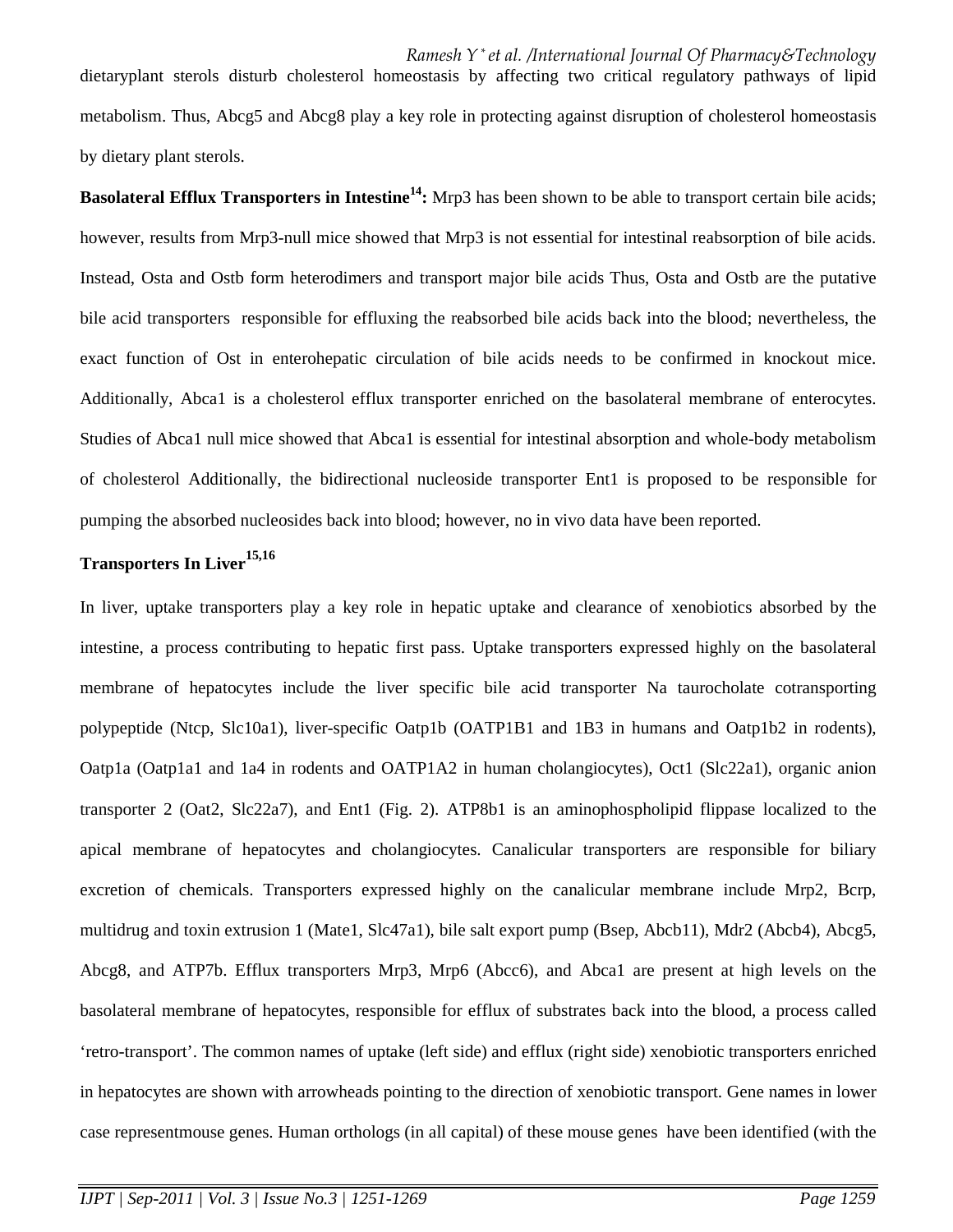same names unless otherwise indicated). Compared to mice, humans and rats have similar expression patterns for all genes shown except that humans and mice have higher levels of MRP3/Mrp3 than rats in liver.

# **Basolateral Uptake Transporters in Liver<sup>17</sup>**

Uptake studies demonstrate that a major portion of bile acid uptake by hepatocytes is Na dependent, and the liver-specific Ntcp transports all major bile acids (mainly conjugated bile acids) in a Na dependent manner. Thus, Ntcp is considered a major transporter responsible for hepatic uptake of bile acids. Nevertheless, Oatps are proposed to be responsible for the Na independent portion of uptake of bile acids into hepatocytes. Oatps transport a wide variety of amphipathic organic compounds, such as bile acids, steroid conjugates, thyroid hormones, anionic oligopeptides, drugs, toxins, and other xenobiotics However, different from MRPefflux transporters, the Oatp1a subfamily in rodents generally does not have orthologs in humans. Nevertheless, the rodentliver-specific basolateral uptake transporter Oatp1b2 (Slco1b2), previously known as Lst-1 or Oatp4, has the human orthologs OATP1B1 and OATP1B3. In vitro studies show that phalloidin, a toxic bicyclic peptide from the toxic mushroom Amanita phalloides, is a specific substrate for rat Oatp1b2 as well as human OATP1B1 and OATP1B3. Consistent with the in vitro studies, our in vivo study shows that Oatp1b2-null mice are completely resistant to phalloidin induced hepatotoxicity; in contrast, Oatp1b2-null and wild type mice are similarly susceptible to hepatotoxicity induced by amanitin, a structurally similar bicyclic peptide responsible for the oral toxicity of Amanita phalloides in humans. Interestingly, in vitro studies indicate that the bile acid transporter Ntcp transports a-amanitin. Thus, Oatp1b2 and OATP1B1/1B3 appear to have unique substrate specificity and physiological functions in liver, and the bile acid transporter Ntcp may also be responsible for hepatic uptake of certain xenobiotics.

## **Apical Flippase in Liver<sup>18</sup>**

Flippases are located in the membrane helping the movement of phospholipid molecules between the two leaflets that compose the plasma membrane. The flippase ATP8b1 translocates aminophospholipids from the outer to the inner leaflet of the apical membrane of hepatocytes and cholangiocytes. Humans with mutations in ATP8B1 develop type-1 progressive familial intrahepatic cholestasis (PFIC1). Interestingly, PFIC1 patients have hepatic downregulation of BSEP, which may partially explain the similar phenotypes between PFIC1 and PFIC2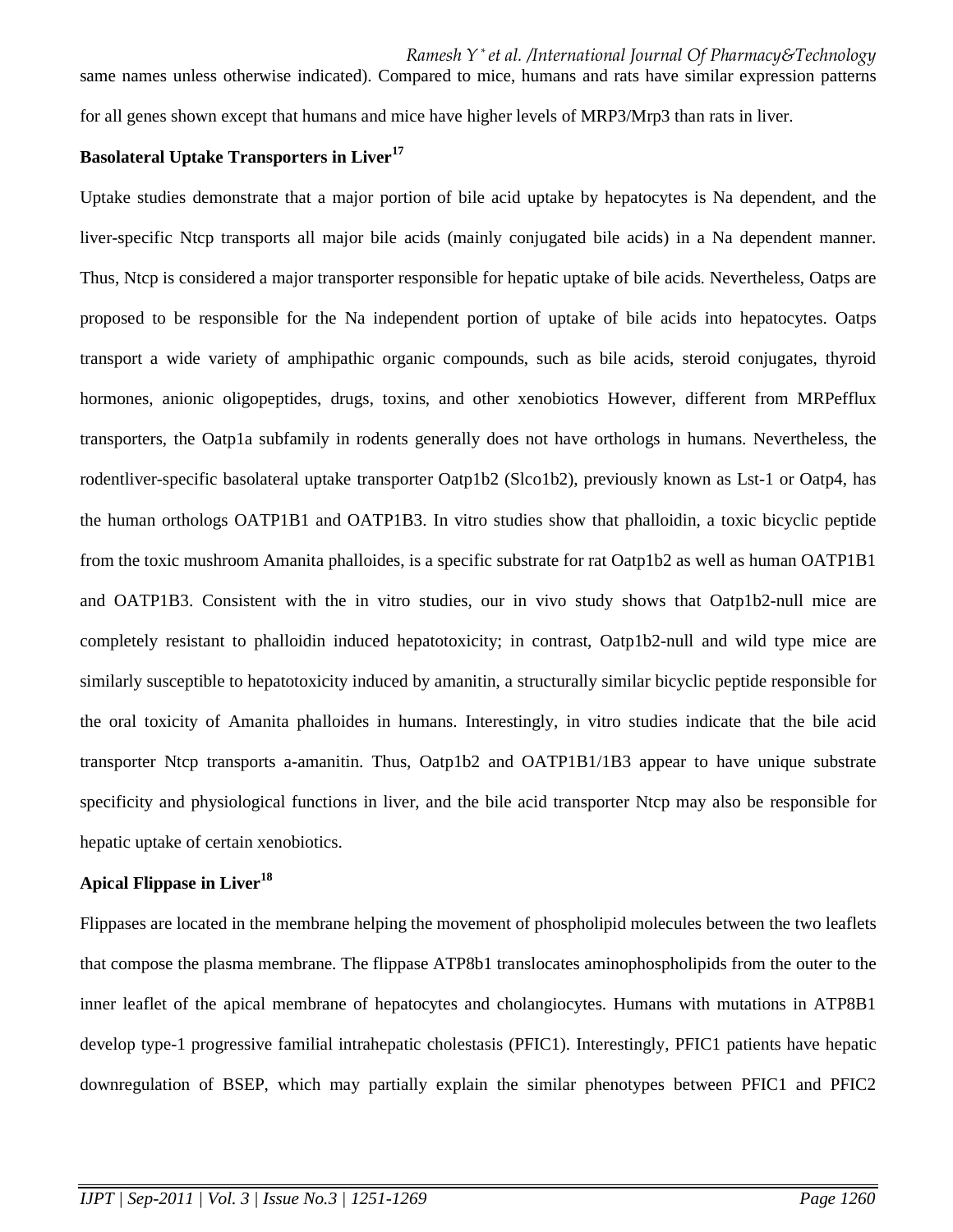(mutation in BSEP). ATP8b1-mutant mice have decreased biliary secretion of bile acids but increased biliary secretion of phosphatidylserine, cholesterol, and ectoenzymes

# **Basolateral Efflux Transporters in Liver<sup>19</sup>**

Mrp3 has been shown to transport bile acids in vitro. After bile duct ligation, Mrp3-null mice have lower blood levels of bilirubin glucuronides and higher hepatic levels of bile acids

relative to wild-type mice, indicating important roles of Mrp3 in retro-transporting bilirubin glucuronides and bile acids. Our previous studies showed that chemical induction of hepatic Mrp3 in rats markedly shifted the disposition of acetaminophen from biliary to urinary excretion. Conversely, Mrp3-null mice have markedly increased biliary excretion and decreased urinary excretion of acetaminophen and morphine glucuronides. Thus, Mrp3 appears to play a key role in retro-transporting glucuronides from liver into blood and thus increasing their urinary excretion. Mrp4 (Abcc4) is expressed highest in kidney and transports various substrates such as steroid glucuronides, folates, cAMP, cGMP, bile acids, and prostaglandins. Although the basal expression is low in liver, Mrp4 is induced in Mrp2-null mice and mice with cholestasis. After bile duct ligation, Mrp4-null mice have intrahepatic accumulation of bile acids and more severe liver injury, indicating an important role of Mrp4 as a backup system to transport bile acids out of liver back into blood. Mutations of the MRP6 (ABCC6) gene are implicated in the etiology of pseudoxanthoma elasticum and its vascular complications in humans. Mrp6-null mice develop mineralization of connective tissues, a phenotype similar to that in humans. Mrp6 transports small peptides such as the endothelin receptor antagonist BQ123. Interestingly, although Mrp6 mRNA and protein are expressed highest in liver, Mrp6- null mice do not have liver disease. It has been proposed that the complex disease pseudoxanthoma elasticum may be due to a metabolic disorder at the environment genome interface. Mice with hepatocyte-specific knockout of Abca1 have markedly decreased blood levels of total and highdensity lipoproteins (HDL) cholesterol relative to wild type mice, and Abca1-null hepatocytes lost apoA I dependent capacity of effluxing cholesterol and phospholipid, demonstrating a critical role of hepatic Abca1 in effluxing lipid into blood and in maintaining the circulation of mature HDL particles

# **Transporters In Kidney20,2,22**

Kidney plays a key role in urinary secretion and reabsorption of endogenous chemicals and/or xenobiotics, and is thus very rich in transporters (Fig. 3). Proximal tubules are the major site of secretion and reabsorption, where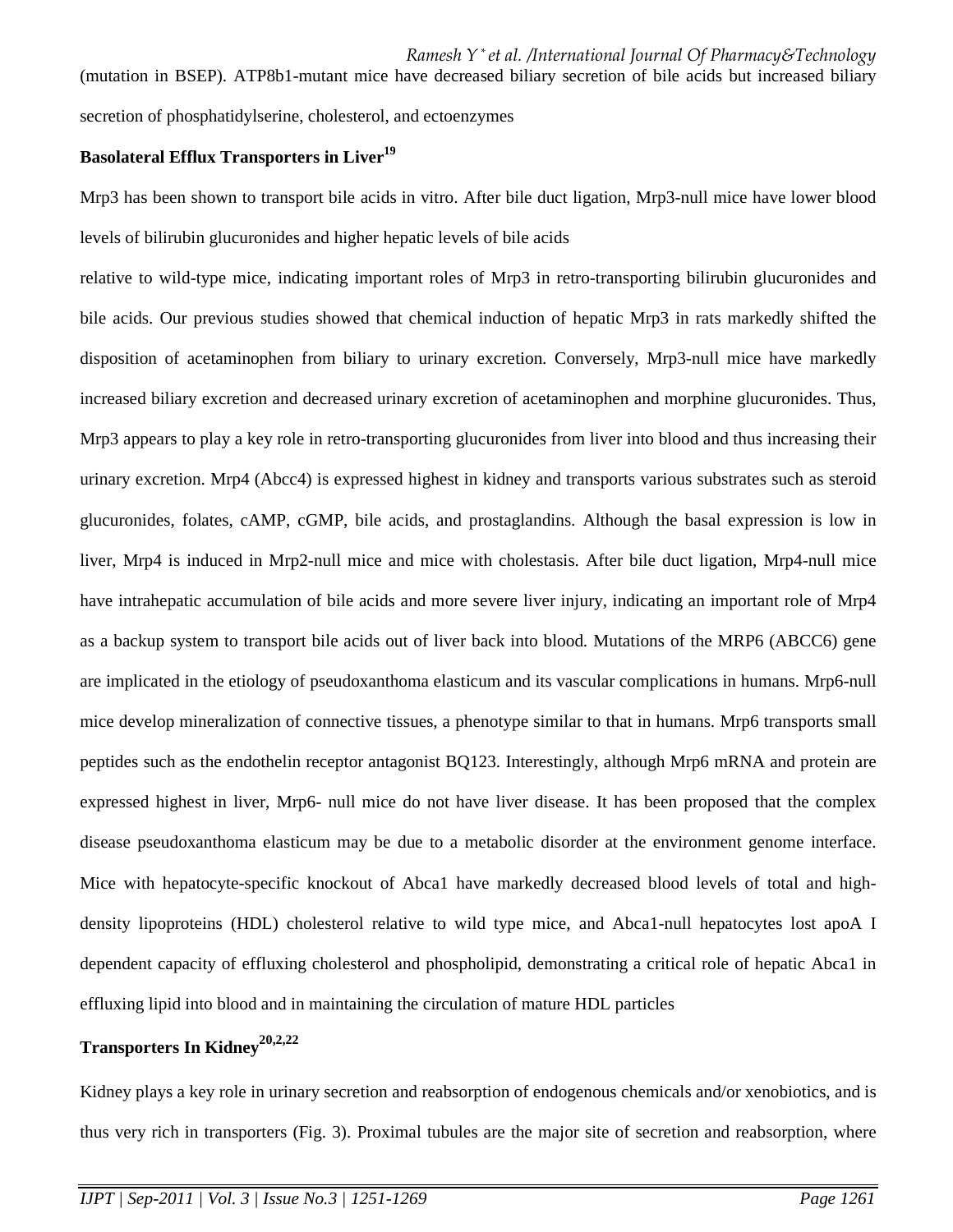basolateral uptake transporters Oat1(Slc22a6), Oat3 (Slc22a8), Oct1, Oct2 (Slc22a2), and Oatp4c1 (Slco4c1) are responsible for transporting organic anions and cations from blood into tubular cells, whereas apical efflux transporters Mrp2, Mrp4, Mate1, Bcrp, and Mdr1 transport these organic anions and cations into urine for urinary secretion. On the apical membrane of proximal tubules, uptake transporters Oatp1a1, 1a4, 1a6, 2a1, 2b1, 3a1, Oat2 (Slc22a7), Oat5 (Slc22a10), urate transporter 1 (Urat1, Slc22a12), Octn1, Octn2 (Slc22a5), Cnt1, Pept2 (Slc15a2), Asbt, and type II Na -Pi cotransporter (Npt2, Slc34a1)

The common names of xenobiotic transporters responsible for secretion (left side) and reabsorption (right side) in proximal tubule epithelial cells are shown with arrowheads pointing to the direction of xenobiotic transport. Gene names in lower case represent mouse genes (with the exception of Oat-k1/k2 which represent rat genes). All human orthologs (in all capital) of these mouse genes except some Oatps and Oat- $k1/k2$  have been identified (with the same names unless otherwise indicated). Compared to mice and rats, humans have similar expression patterns for most genes shown except that humans have much lower levels of BCRP and PEPT2 than rats and mice in kidney. reabsorb chemicals filtered through glomeruli back into tubule cells, whereas basolateral efflux transporters Osta, Ostb, Mrp1 (Abcc1), Mrp3, Mrp5 (Abcc5), Mrp6, Ent1, and Ent2 transport these reabsorbed chemicals back into the blood.

## **Basolateral Uptake Transporters in Kidney<sup>23</sup>**

Oat1 and Oat3 are localized on the basolateral membrane, responsible for tubular uptake in renal proximal tubules. Despite the lack of morphological changes in Oat1-null and Oat3-null mice, there are considerable alterations in renal uptake and/or secretion of organic anions in these two knockout mice. In Oat1-null mice, loss of renal uptake of furosemide results in impaired diuretic responsiveness to this drug, and several endogenous organic anions display higher plasma concentrations and/or lower urinary concentrations (e.g. 3 hydroxyisobutyrate, 3-hydroxybutyrate, 4-hydroxyphenyllactate, benzoate, 2-hydroxy-3-methylvalerate, 3 hydroxypropionate, and N-acetylaspartate), suggesting the physiological role of Oat1 in transporting these compounds. Additionally, OAT1 has been implicated in renal uptake of 2,4-dichlorophenoxyacetate, an anionic herbicide, in humans. In Oat3-null mice, renal uptake of taurocholate, estrone sulfate, and para-aminohippurate are greatly decreased. Oct1 and Oct2 are localized to the basolateral membrane of proximal tubules, responsible for renal uptake of cationic compounds, and they have largely overlapping substrate specificities. Consequently,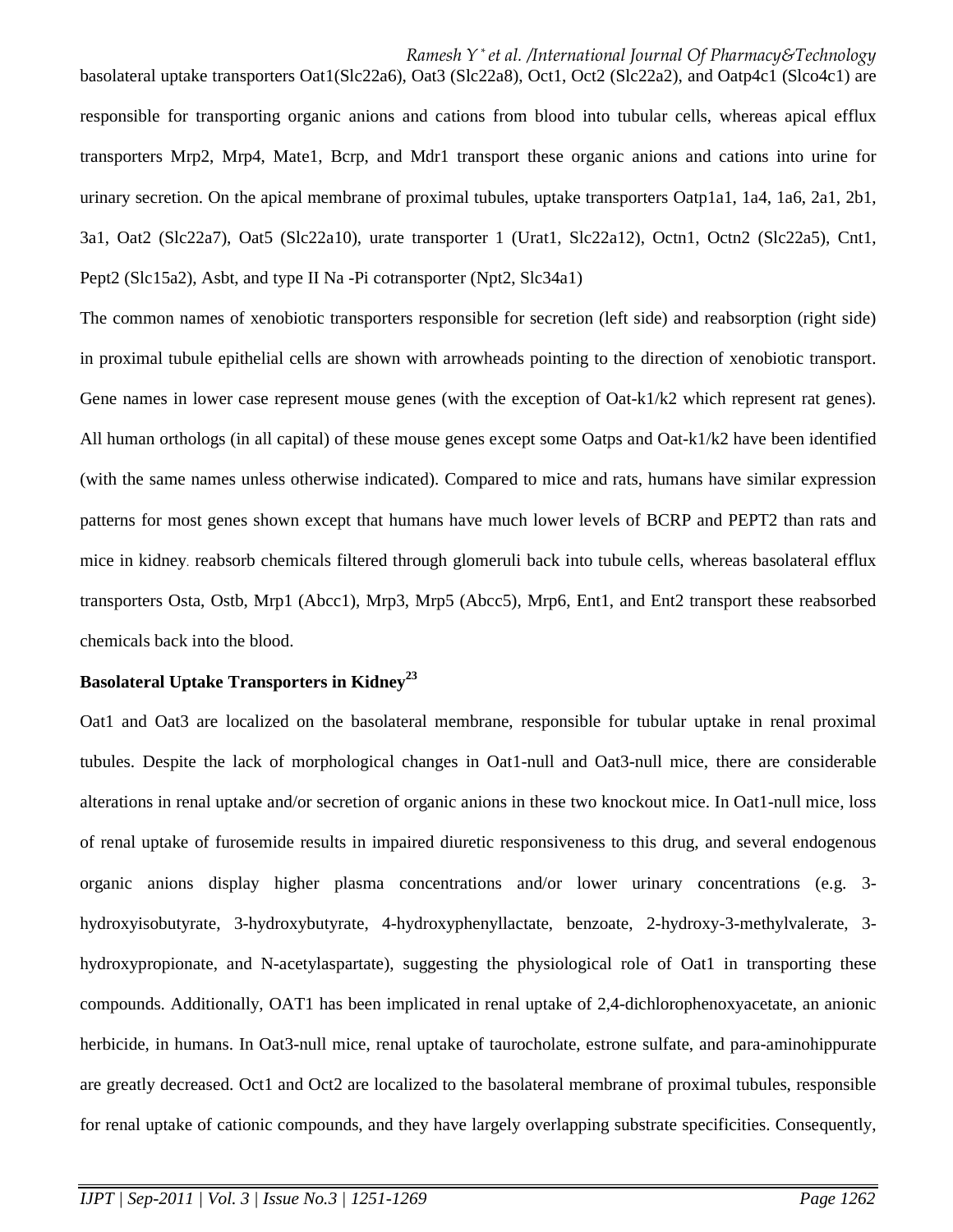knockout of either Oct1 or Oct2 has minimal effect on urinary excretion of cationic chemicalshowever, knockout of both Oct1 and Oct2 completely abolished renal secretion of tetraethylammonium and substantially increases its blood concentration. Currently, Oatp4c1 is the only member of the Oatp family found to be expressed on the basolateral membrane of proximal tubules in humans and rodents. Oatp4c1 transports cardiac glycosides, thyroid hormone, cAMP, and methotrexate in vitro. Thus, Oatp4c1 may be important in transporting these chemicals into tubules.

# **Transporters in Brain<sup>24</sup>**

Mdr1 (P-glycoprotein), expressed highly in the endothelial cells of brain capillaries, is a key component of the blood-brain barrier against xenobiotic insult to the brain. In the choroid plexus, Mrp1, Mrp4, and Pept2 are highly expressed. Mrp1 transports conjugated organic anions (e.g., leukotriene C4 and GSH S-conjugates of prostaglandin A2) and cytotoxic hydrophobic peptides (de Jong et al., 2001). Mrp1 protects the choroid plexus epithelium and contributes to the blood-cerebrospinal fluid barrier. In addition to choroid plexus, Mrp4 is also expressed in the apical membrane of endothelial cells of brain capillaries; Mrp4-null mice treated with the anticancer drug topotecan have increased levels of topotecan in the brain. Pept2-null mice have a marked decrease in uptake of dipeptides into choroid plexus. Additionally, Oat3 is moderately expressed in choroid plexus, and Oat3-null mice have a marked decrease in uptake of fluorescein in choroid plexus. In the brain, ethanol consumption decreases the expression of Ent1, which transports adenosine as well as nucleosides and nucleoside analogs. Ent1-null mice have decreased hypnotic and ataxic responses to ethanol and increased consumption of alcohol compared to their wild type littermates; such phenotype is attenuated by an adenosine receptor agonist, indicating an important role of Ent1 in regulating adenosine signaling and ethanol consumption/behaviors in the brain. Human OATP1C1 (SLCO1C1) and mouse Oatp1c1 proteins share 83.5% homology. Oatp1c1 has a high affinity and specificity for thyroxine  $(T4)$  and is expressed predominantly in capillaries throughout the brain. Thus, Oatp1c1 is proposed to be essential for transport of T(4) across the bloodbrain barrier. The monocarboxylate transporter 8 (MCT8, SLC16A2) is a high-affinity transporter for the active hormone T3. Men with mutations in MCT8 have severe, X-linked, psychomotor retardation and high serum T3 levels. A similar phenotype is replicated in Mct8-null mice, which have lower T3 in brain but higher T3 in liver,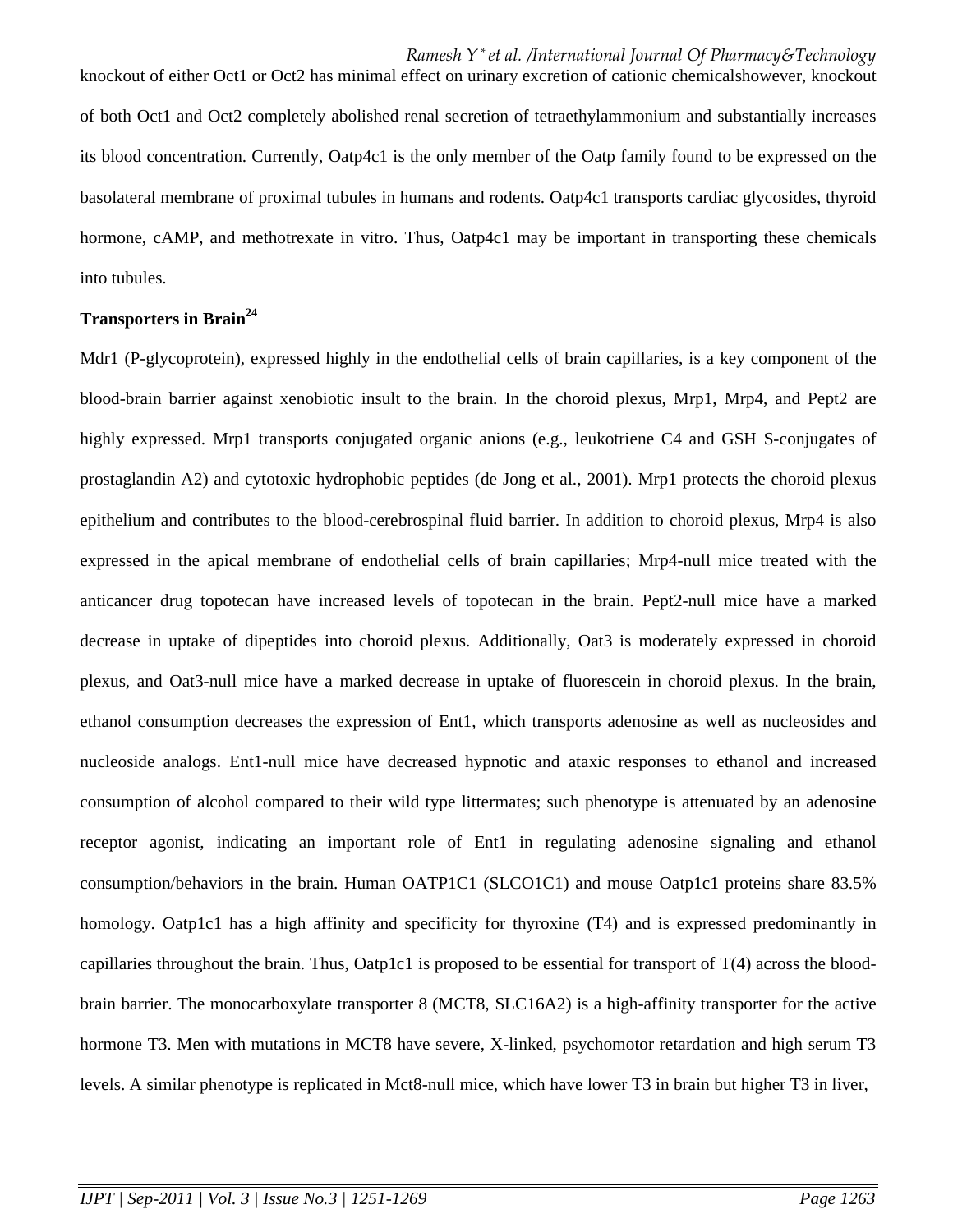resulting in a decrease in serum cholesterol and an increase in alkaline phosphatase. Thus, chemicals affecting the expression/function of Oatp1c1 and Mct8 may alter thyroid hormone homeostasis and mental development.

# **Transporters in Testes<sup>25</sup>**

Mrp1 and Mrp9 are highly expressed in testes. Mrp1-null mice are susceptible to testicular damage induced by the anticancer drug etoposide phosphate. Currently, the physiological function of the testisspecific Mrp9 remains unknown. The third organic cation/ carnitine transporter Octn3 is almost exclusively expressed in testis the physiological importance of Octn3 in the testis awaits further investigation. Additionally, members of the Oatp super family (Oatp6b1, Oatp6c1, and Oatp6d1) are exclusively expressed in testes they are thought to be responsible for testicular uptake of dehydroepiandrosterone and its sulfates, precursors of in vivo androgen and, thus, estrogen biosynthesis.

## **Transporters in Placenta<sup>26</sup>**

Placental transporters play important roles in handling of xenobiotics across the maternal-fetal interface. In a study of placental expression of transporters, 16 transporters, namely Mdr1a and 1b, Mrp1 and 5, Oct3 and Octn1, Oatp1a5 (Slco1a5) and Oatp4a1 (Slco4a1), Dmt1, zinc transporter 1 (Znt1, Slc30a1), Atp7a, Atp7b, prostaglandin transporter, Abcg8, Ent1, and Ent2, are expressed in placenta at concentrations similar to or higher than in maternal liver and kidney in rats. Additionally, Bcrp is highly expressed in human placenta and has been implicated as a placental survival factor (E. After intravenous administration of P-glycoprotein substrate drugs to the pregnant dams, Mdr1a/1b double-null fetuses have marked higher levels of digoxin, saquinavir, or paclitaxel than wildtype fetuses, indicating an essential role of Mdr1 in limiting fetal penetration of various potentially harmful or therapeutic compounds. Znt1 null mice die in utero, which cannot be rescued by manipulating maternal levels of zinc, indicating a key role of Znt1 in transplacental transporting maternal zinc into the embryonic environment.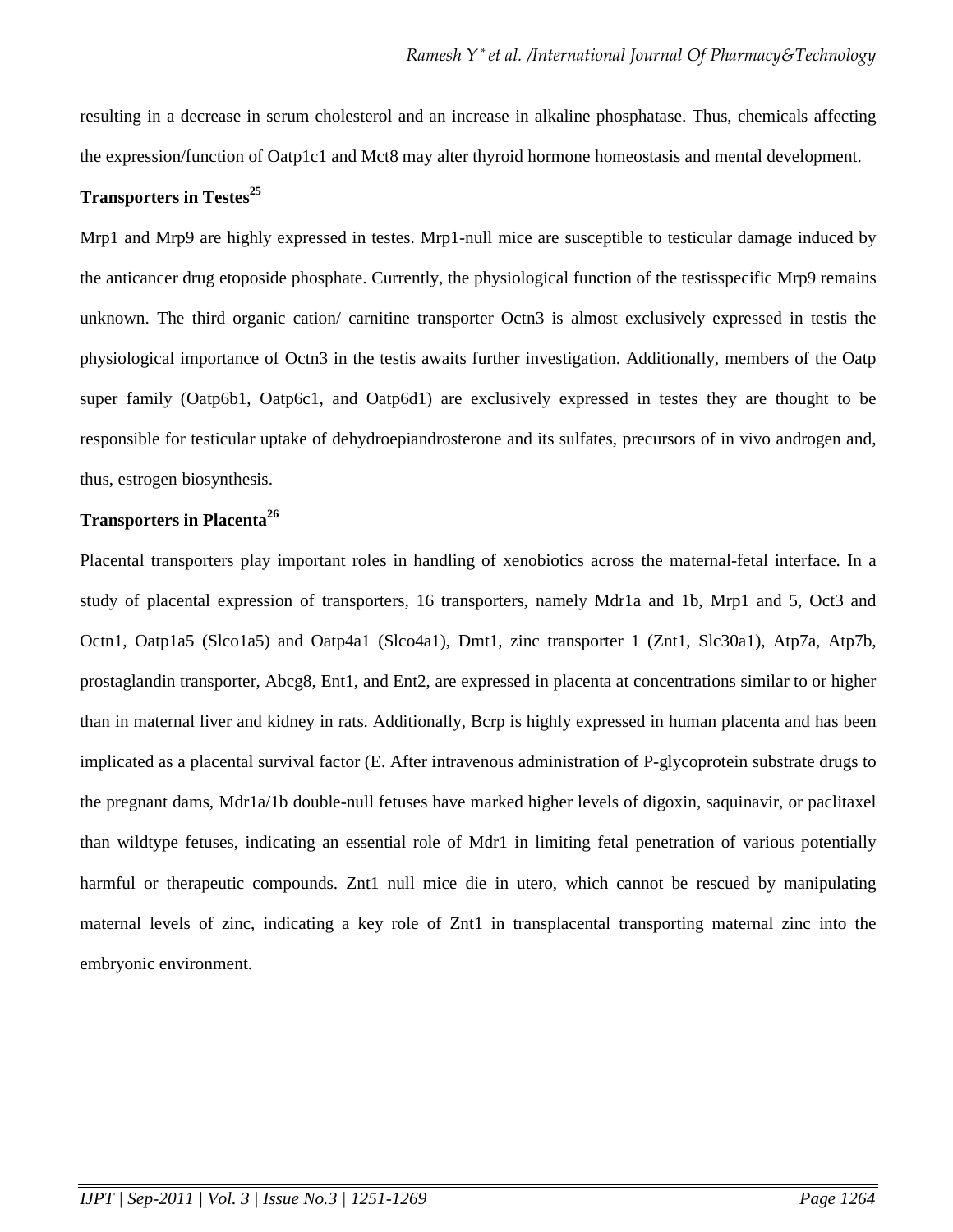

**FIG. 1. Intestinal transporters.** 



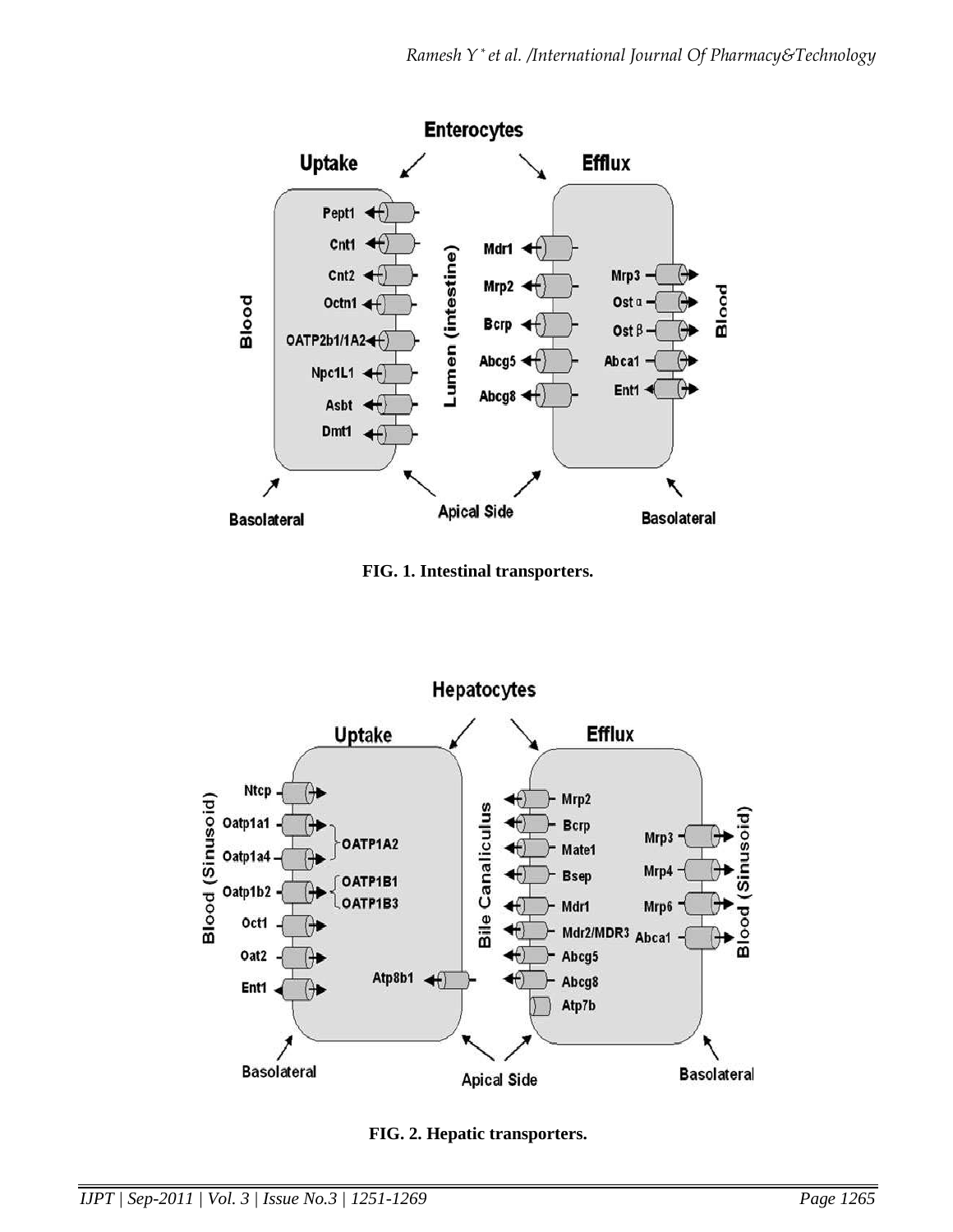

**FIG. 3. Renal transporters** 

# **Reference:**

- 1. Schmidt JV, Su GHT, Reddy JK, Simon MC, and Bradfield CA (1996) Characterization of a murine Ahr null allele: involvement of the Ah receptor in hepatic growth and development. *Proc Natl Acad Sci U S A*  93:6731–6736.
- 2. Seidel SD, Winters GM, Rogers WJ, Ziccardi MH, Li V, Keser B, and Denison MS (2001) Activation of the Ah receptor signaling pathway by prostaglandins. *J Biochem Mol Toxicol* 15:187–196.
- 3. Shankaran H, Alexandridis P, and Neelamegham S (2003) Aspects of hydrodynamic shear regulating shear-induced platelet activation and self-association of von Willebrand factor in suspension. *Blood*  **101:**2637–2645.
- 4. Siedlecki CA, Lestini BJ, Kottke-Marchant KK, Eppell SJ, Wilson DL, and Marchant RE (1996) Sheardependent changes in the three-dimensional structure of human von Willebrand factor. *Blood* 88:2939– 2950.
- 5. Sinal CJ and Bend JR (1997) Aryl hydrocarbon receptor-dependent induction of Cyp1a1 by bilirubin in mouse hepatoma Hepa 1c1c7 cells. *Mol Pharmacol* 52:590– 599.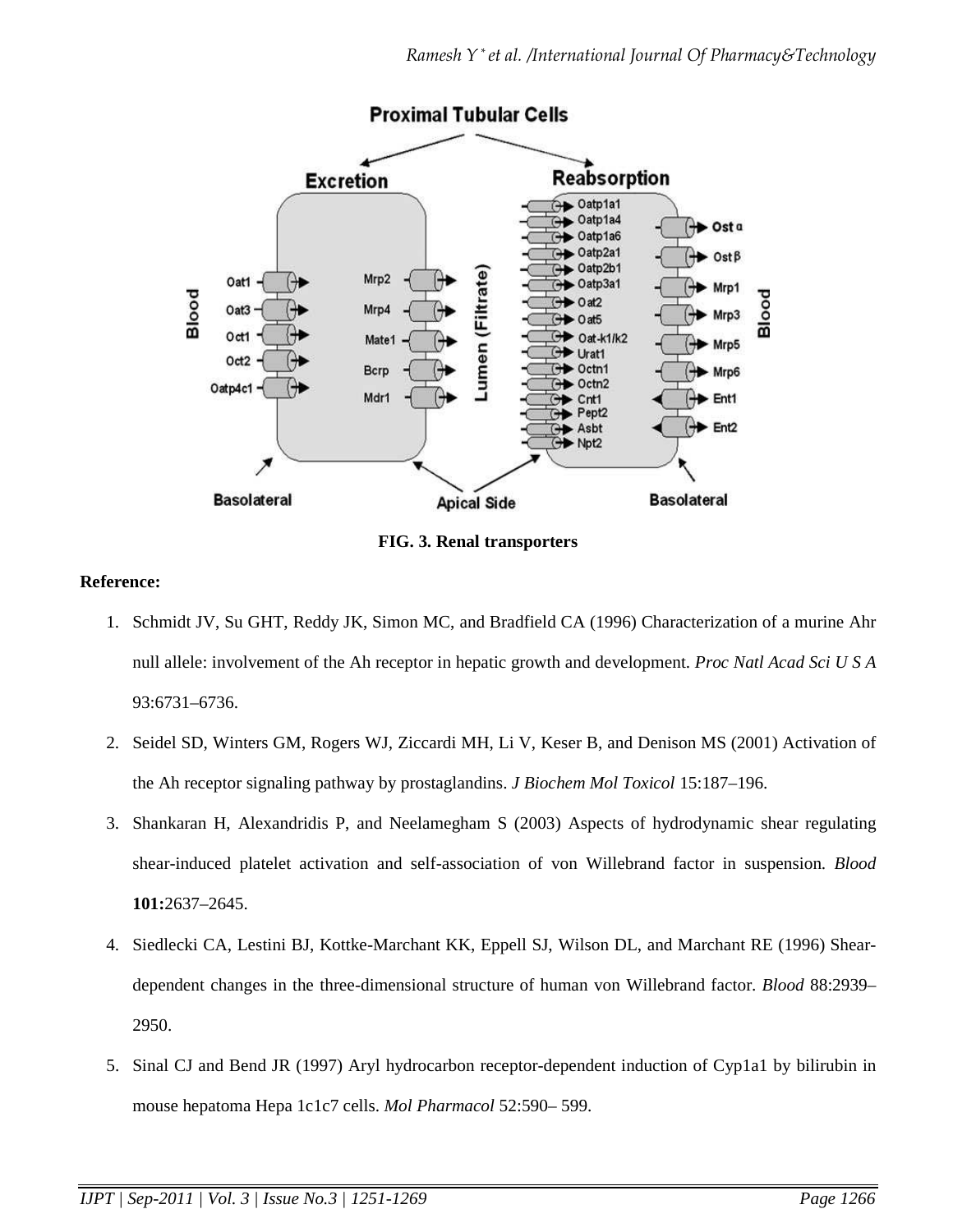- 6. Song J, Clagett-Dame M, Peterson RE, Hahn ME, Westler WM, Sicinski RR, and DeLuca HF (2002) A ligand for the aryl hydrocarbon receptor isolated from lung. *Proc Natl Acad Sci U S A* 99:14694–14699.
- 7. Zelcer, N., van de Wetering, K., Hillebrand, M., Sarton, E., Kuil, A., Wielinga, P. R., Tephly, T., Dahan, A., Beijnen, J. H., and Borst, P. (2005). Mice lacking multidrug resistance protein 3 show altered morphine pharmacokinetics and morphine-6-glucuronide antinociception. Proc. Natl. Acad. Sci. USA 102, 7274–7279.
- 8. Struhl G (1982) Spineless-aristapedia: a homeotic gene that does not control the development of specific compartments in *Drosophila*. *Genetics* 102:737–749.
- 9. Su AI, Cooke MP, Ching KA, Hakak Y, Walker JR, Wiltshire T, Orth AP, Vega RG, Sapinoso LM, and Moqrich A (2002) Large-scale analysis of the human and mouse
- 10. transcriptomes. *Proc Natl Acad Sci U S A* 99:4465–4470.
- 11. Sugimura K, Satoh D, Estes P, Crews S, and Uemura T (2004) Development of morphological diversity of dendrites in *Drosophila* by the BTB-zinc finger protein abrupt. *Neuron* 43:809–822.
- 12. Suzanne M, Estella C, Calleja M, and Sanchez-Herrero E (2003) The hernandez and fernandez genes of *Drosophila* specify eye and antenna. *Dev Biol* 260:465–483. Swanson HI and Bradfield CA (1993) The AH-receptor: genetics, structure and function. *Pharmacogenetics* 3:213–230.
- 13. Hasegawa, M., Kusuhara, H., Adachi, M., Schuetz, J. D., Takeuchi, K., and Sugiyama, Y. (2007). Multidrug resistance-associated protein 4 is involved in the urinary excretion of hydrochlorothiazide and furosemide. J. Am. Soc. Nephrol. 18, 37–45.
- 14. Hilgendorf, C., Ahlin, G., Seithel, A., Artursson, P., Ungell, A. L., and Karlsson, J. (2007). Expression of thirty-six drug transporter genes in human intestine, liver, kidney, and organotypic cell lines. Drug Metab. Dispos. 35, 1333–1340.
- 15. Imaoka, T., Kusuhara, H., Adachi, M., Schuetz, J. D., Takeuchi, K., and Sugiyama, Y. (2007). Functional involvement of multidrug resistance associated protein 4 (MRP4/ABCC4) in the renal elimination of the antiviral drugs, adefovir and tenofovir. Mol. Pharmacol. 71, 619–627.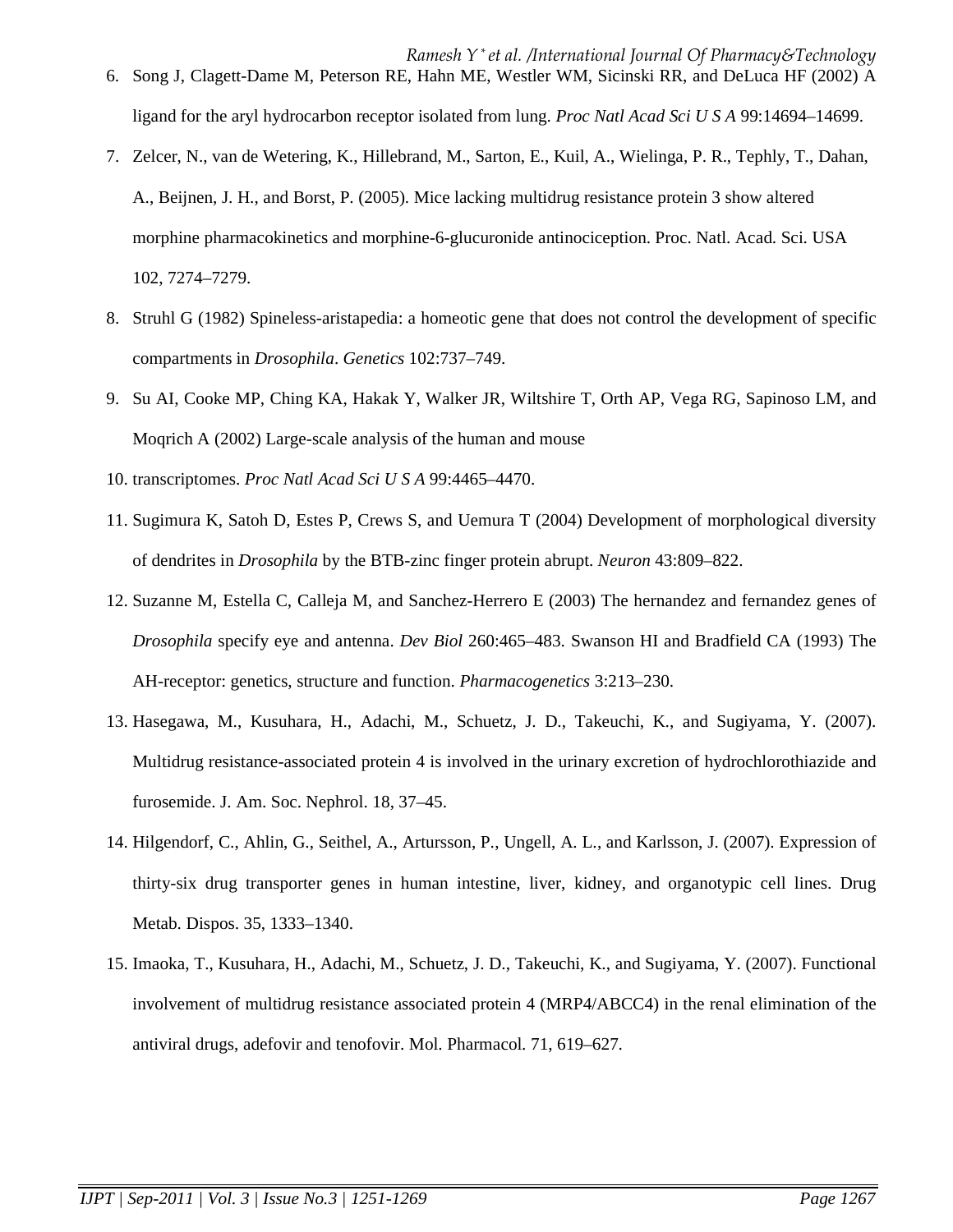- 17. Jonker, J. W., Buitelaar, M., Wagenaar, E., Van Der Valk, M. A., Scheffer, G. L., Scheper, R. J., Plosch, T., Kuipers, F., Elferink, R. P., Rosing, H., et al. (2002). The breast cancer resistance protein protects against a major chlorophyll-derived dietary phototoxin and protoporphyria. Proc. Natl. Acad. Sci. USA 99, 15649–15654.
- 18. Nozaki, Y., Kusuhara, H., Kondo, T., Hasegawa, M., Shiroyanagi, Y., Nakazawa, H., Okano, T., and Sugiyama, Y. (2007). Characterization of the uptake of organic anion transporter (OAT) 1 and OAT3 substrates by human kidney slices. J. Pharmacol. Exp. Ther. 321, 362–369.
- 19. Ocheltree, S. M., Shen, H., Hu, Y., Keep, R. F., and Smith, D. E. (2005). Role and relevance of peptide transporter 2 (PEPT2) in the kidney and choroid plexus: In vivo studies with glycylsarcosine in wild-type and PEPT2 knockout mice. J. Pharmacol. Exp. Ther. 315, 240–247.
- 20. Oelkers, P., Kirby, L. C., Heubi, J. E., and Dawson, P. A. (1997). Primary bile acid malabsorption caused by mutations in the ileal sodium-dependent bile acid transporter gene (SLC10A2). J. Clin. Investig. 99, 1880–1887.
- 21. Otsuka, M., Matsumoto, T., Morimoto, R., Arioka, S., Omote, H., and Moriyama, Y. (2005). A human transporter protein that mediates the final excretion step for toxic organic cations. Proc. Natl. Acad. Sci. USA 102, 17923–17928.
- 22. Priwitzerova, M., Nie, G., Sheftel, A. D., Pospisilova, D., Divoky, V., and Ponka, P. (2005). Functional consequences of the human DMT1 (SLC11A2) mutation on protein expression and iron uptake. Blood 106, 3985–3987.
- 23. Schinkel, A. H., Mayer, U., Wagenaar, E., Mol, C. A., van Deemter, L., Smit, J. J., van der Valk, M. A., Voordouw, A. C., Spits, H., van Tellingen, O., et al. (1997). Normal viability and altered pharmacokinetics in mice lacking mdr1-type (drug-transporting) P-glycoproteins. Proc. Natl. Acad. Sci. USA 94, 4028–4033.